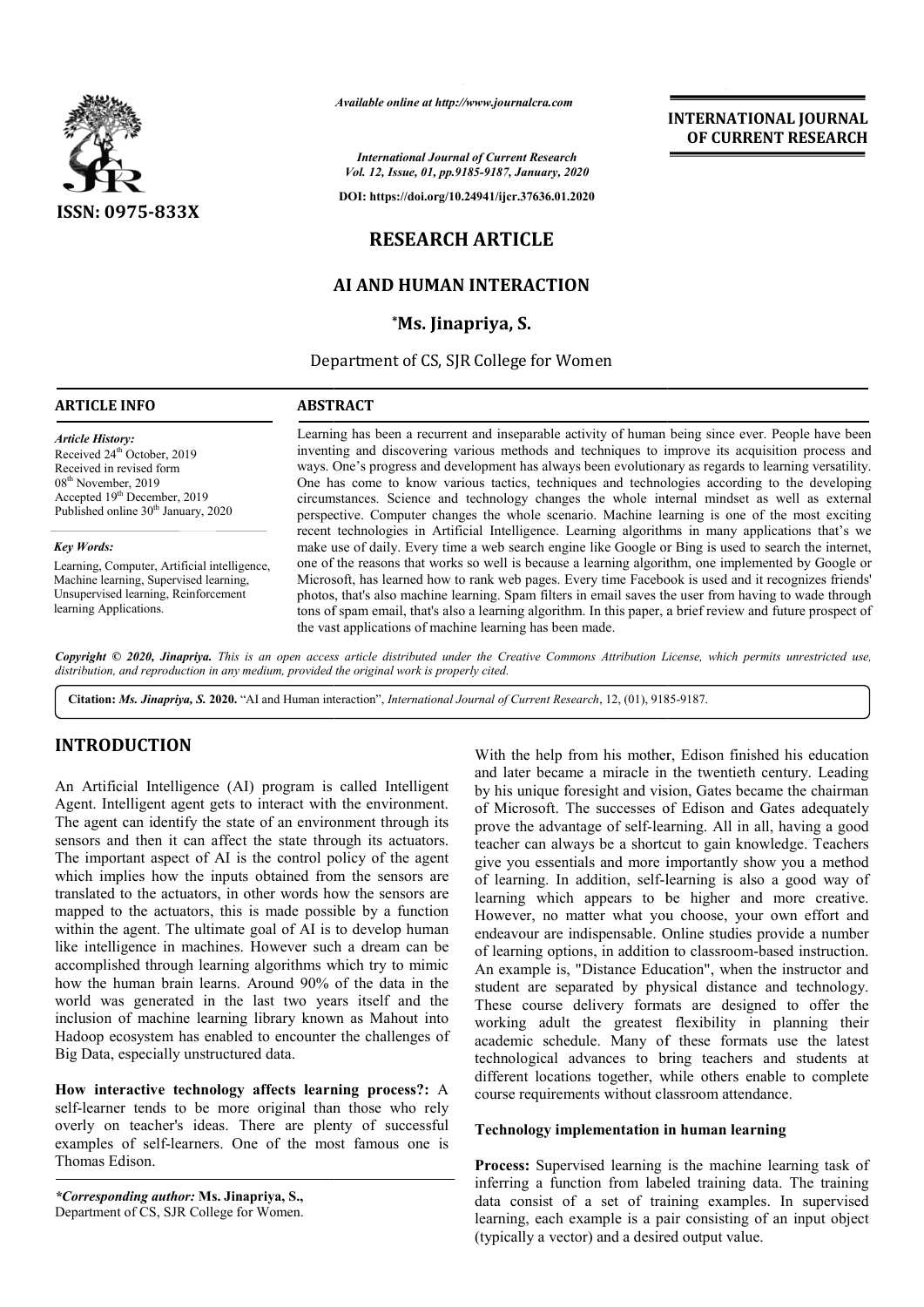

**Figure 1. Perception cycle of AI**



This AI-powered auto completer tool can speed up your coding

A supervised learning algorithm analyzes the training data and produces an inferred function, which can be used for mapping new examples.

### **E-mail data**

**Automatic answering of incoming messages:** Instead of typing out the same reply every time someone emails with a common queries and problems, now machine learning algorithms analyses those mails and automatically generates a reply. This proves useful in case of large companies [Tzanis, 2006].

**Automatic mail organization into folders:** With the bulk amount of messages pouring daily it proves highly inconvenient for users to segregate the messages manually. Therefore machine learning proves to be most beneficial by categorizing the mail automatically into various user-defined inbox tabs such as primary, social, promotions, update, forums etc. If a particular message from a particular sender is moved from update tab to primary tab, then all other future messages from that user will end up in the primary tab [Tzanis, 2006].

**Email and thread summarization:** The incoming messages are analyzed and the important sentences are extracted from the email thread and are composed into a summary.

This summary is generated based on special characteristics of email [Tzanis, 2006].

**Spam filtering:** It is mainly used to filter unsolicited bulk Email (UBE), junk mail, or unsolicited commercial email (UCE) from the genuine e-mails. The spam filter saves the user from having to wade through tons of spam email, that's als learning algorithm. The spam filter can also be learned by watching which emails you do or do not flag as spam. So in an email client if spam button is clicked to report some email as spam, but not other emails and based on which emails are marked as spam, the e-mail program learns better how to filter spam e-mail [Tzanis, 2006; Horvitz, 2006]. (UBE), junk mail, or unsolicited commercial email<br>from the genuine e-mails. The spam filter saves the user<br>aving to wade through tons of spam email, that's also a hm. The spam filter can also be learned by emails you do or do not flag as spam. So in an spam button is clicked to report some email as other emails and based on which emails are n, the e-mail program learns better how to

**Email Batch Detection:** The problem of detecting batches of emails that have been created according to the same template needs to be addressed. This problem is to filter spam more effectively by exploiting collective information about entire batches of jointly generated messages. Senders of spam, phishing, and virus emails avoid mailing information about entire batches of jointly generated messages.<br>Senders of spam, phishing, and virus emails avoid mailing<br>multiple identical copies of their messages. Once a message is known to be malicious, all subsequent identical copies of the message could be blocked easily, and without any risk of erroneously blocking regular emails. Batch Detection: The problem of detecting batches of that have been created according to the same template to be addressed. This problem is motivated by the desire

Face recognition: Human face is not unique, rigid object and numerous factors cause the appearance of the face to vary. There are numerous application areas where face recognition can be exploited such as security measure at an ATM, areas of surveillance, closed circuit cameras, image database investigation, criminal justice system, and image tagging in social networking sites like Face book etc. be malicious, all subsequent identical copies of the ould be blocked easily, and without any risk of y blocking regular emails.<br> **gnition:** Human face is not unique, rigid object and factors cause the appearance of the fac

**Speech recognition:** All speech recognition software utilizes machine learning. Speech recognition systems involve two distinct learning phases: one before the software is shipped (training the general system in a speaker and a second phase after the user purchases the software (to achieve greater accuracy by training in a speaker -dependent fashion) [Bratko, 2006]. recognition: All speech recognition software utilizes<br>learning. Speech recognition systems involve two<br>learning phases: one before the software is shipped<br>the general system in a speaker-independent fashion),

**Applications to music:** Music is a vast sphere. The amount of data and material available here is huge and almost every individual hosts a different taste from others when it comes to music. Naturally the need for classification arises. One can classify music in a number of ways as there exists an ocean of options to select from when it comes to choosing a feature on whose basis the classification is to be done. Musical data is complex and often highly dimensional (when represented as audio) and this is where machines come to our assistance as machine learning is very well suited for working with such data. With the digitalization of music, a new and rapidly growing research area has emerged, called Music Information Retrieval (MIR) which is a research focused on the extraction of information from music audio and music ations to music: Music is a vast sphere. The amount of<br>nd material available here is huge and almost every<br>ual hosts a different taste from others when it comes to<br>Naturally the need for classification arises. One can<br>r mu

### **Recommendations**

Gmail's auto complete feature is such a boon when you're Gmail's auto complete feature is such a boon when you're replying to a ton of emails and want to send quick responses. If you've been dreaming of a similar feature for programming, you'll be glad to know that Tab Nine can now help write your code, thanks to its new AI-powered auto compler that integrates with existing code editors. It works on the simple principle of text prediction, but for programming languages.